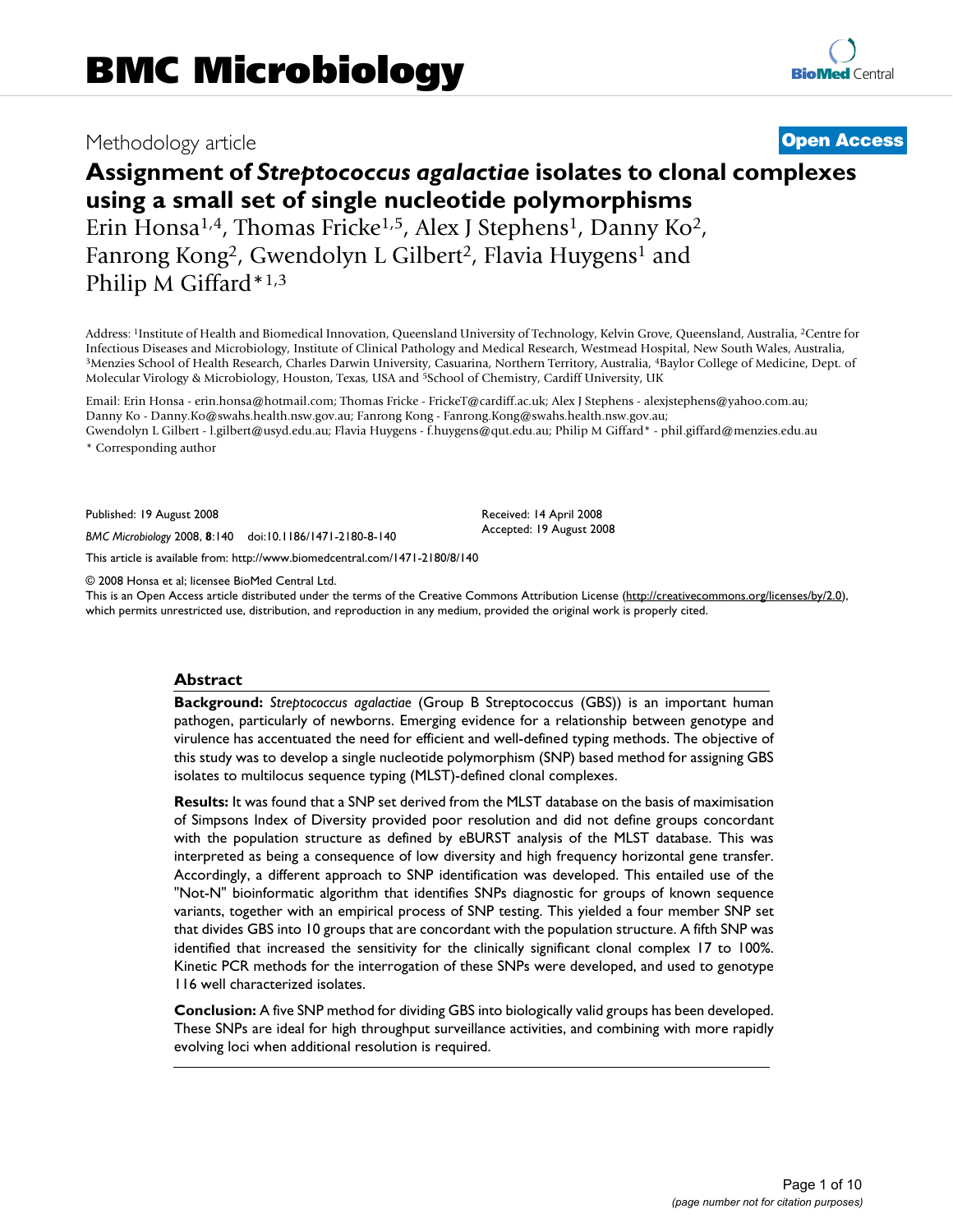## **Background**

*Streptococcus agalactiae* (group B streptococcus; GBS) is a significant human pathogen, particularly of newborn infants. The population structure of this species has been examined using restriction digestions of the genome [1], pulse field gel electrophoresis [2] and multilocus sequence typing (MLST) [3,4]. As a result of this work, it is now well established that most GBS isolates can be assigned to a small number of major lineages that are (using MLST terminology) clonal complex (CC)19, CC1, CC10, CC17 and CC23. CC19, CC1 and CC10 are related to each other and also to a number of smaller/derived CCs. It is also well established that CC17 represents a lineage that is particularly associated with invasive disease [1-3]. Some of us have developed a GBS typing system that identifies serotype (and subtypes of serotype III), surface protein gene profiles and several mobile genetic elements. This system is useful to monitor the distribution of genotypes among invasive isolates from patients of different age- and clinical groups and between invasive and colonising isolates [5,6]. There is a strong association between a serotype III subtype (designated (msst) III-2 in our genotyping system) and late onset neonatal sepsis [6], and these subtypes are likely to be members of CC17. This subtype can be easily distinguished from the most common serotype III subtype (III-1) and other less common subtypes on the basis of the presence or absence of two specific single nucleotide polymorphisms (SNPs) in the *cps* gene cluster (between the 3' end of *cpsE-cpsF* and 5' end of *cpsG*) [7].

The two most common (msst) serotype III, subtypes (III-1 and III-2) correlate strongly, but imperfectly, with multilocus sequence types ST-19 and ST-17 respectively [8]. Other common serotypes also correlate with sequence types, but there is some variation, suggesting considerable lateral gene transfer or recombination. MLST is too expensive for use in routine genotyping of GBS but a rapid method which would allow identification of GBS clones or clonal complexes (CCs) could have considerable utility in clinical and public health microbiology and provide complementary data for disease surveillance.

This study has made use of previously developed techniques for the computerized derivation of small sets of gene markers from sources of known genetic variation such as multilocus sequence typing (MLST) databases [9- 15]. SNP sets can be combined with other binary markers (as in our 3-set genotyping system), into different platforms, such as multiplex PCR-based reverse line blot assay [5] or other low density arrays, real-time PCR or various "lab on a chip" technologies to provide comprehensive and relatively inexpensive typing systems for microbial surveillance and epidemiological studies. The software package Minimum SNPs [9,12,15,16] is used to derive marker sets. It uses DNA sequence alignments as input and provides, as output, sets of SNPs with optimised resolving power. The final resolving power depends on the population biology of the species in question. For example, in highly non-clonal, diverse species such as *Neisseria meningitidis* and *Streptococcus pneumoniae* [17,18] the high frequency of genetic exchange disrupts linkages between the SNPs which define alleles of different housekeeping genes, and allows resolving power to increase approximately exponentially as SNPs are added to the set [9]. However, there is incomplete correlation between the SNP genotypes and the MLST-defined clonal complexes. In *Staphylococcus aureus*, which has a much lower but still significant recombination frequency [19], the resolving power is less but the correlation between the SNP genotypes and the MLST-defined CCs is high [10,11].

In this study, we investigated the population biology of GBS using the well-established GBS MLST database [3,4,21], and used this analysis to guide our approach to the selection of a five member SNP set for identifying GBS clonal complexes and ensuring high sensitivity for CC17. A genotyping assay based upon these SNPs was reduced to practice.

## **Methods**

#### *Bacterial Isolates*

Most of the 116 GBS isolates used in this study were from routine antenatal swabs and were assumed to be representative of GBS colonising strains; 12 were isolates from normally sterile sites (mainly blood; no other clinical data available) and the origins of six isolates were unknown. The isolates were kindly provided by Catherine Satzke and Roy Robins-Browne, Royal Children's Hospital, Melbourne. Genotyping had been performed, as previously described [5]. For complete information regarding the isolates, [see additional file 1].

## *Bioinformatic analyses*

The computer program Minimum SNPs is used to derive SNP sets with optimised resolving power from sequence alignments in the MLST database [9,12,15]. SNP sets are assembled empirically, with three measures of resolving power available to the user, namely:

1. defined variant (or %) mode, which measures resolving power on the basis of the ability of the SNPs to discriminate one user-defined sequence variant from all known sequence variants,

*2. D-*maximisation mode, which measures resolving power on the basis of the Simpsons Index of Diversity of the SNP-defined genotypes as calculated against the complete sequence alignment, and

3. Not-N mode, which measures resolving power on the basis of the ability of the SNPs to discriminate a user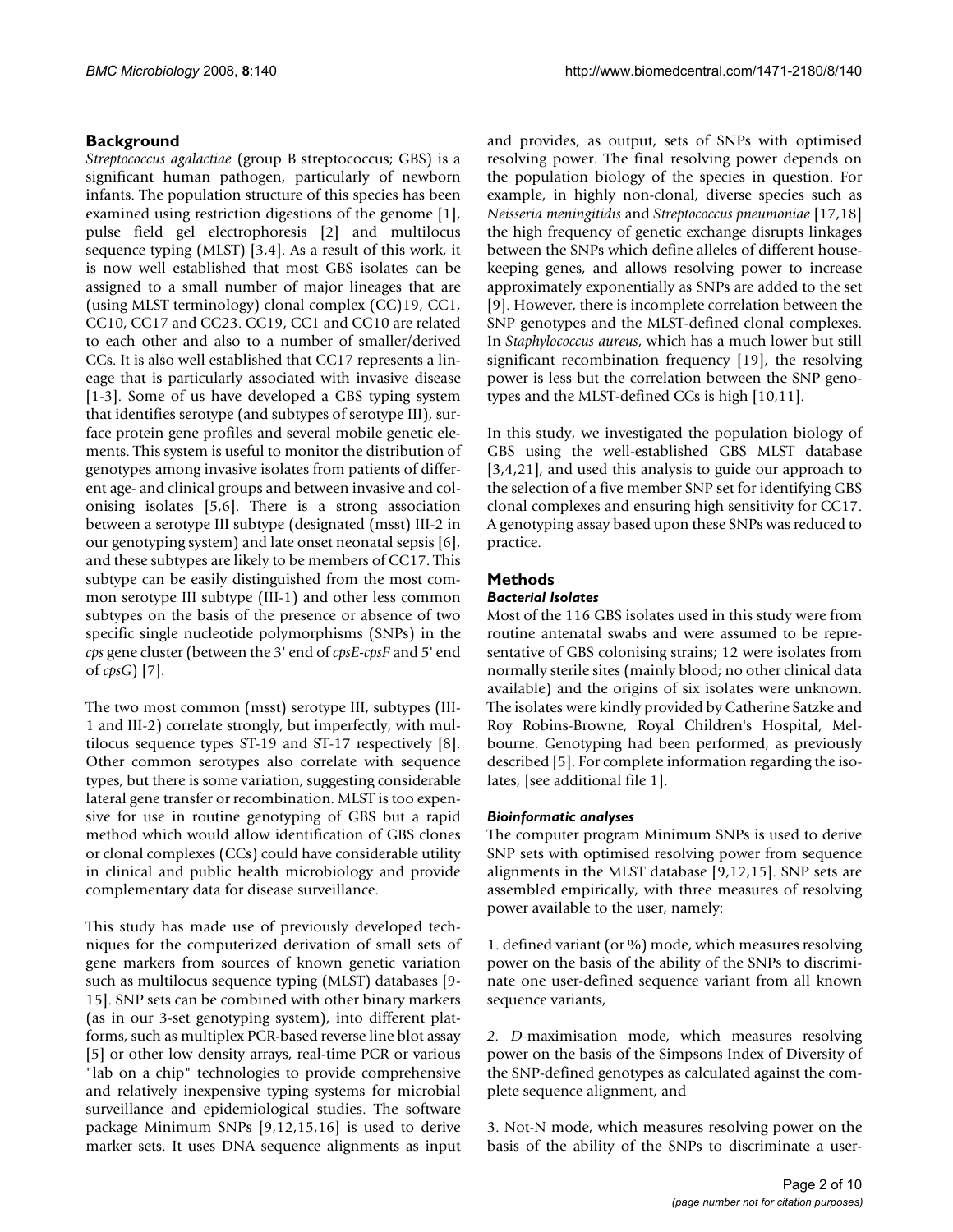defined group of sequence variants from all other sequences.

Other useful functions are the ability to exclude positions in the alignment from the analysis, to force inclusion of positions in the alignment in the program output, and to "work backwards" i.e. to determine which sequences in an alignment are consistent with a given SNP profile.

Minimum SNPs, with full documentation, is available for download from [16].

A generalised approach to assessing the power of SNPs to identify groups of STs (e.g. CCs) was developed during the course of this study. We reasoned that the problem is effectively identical to assessing the performance of any diagnostic procedure, and so the appropriate descriptors are sensitivity, specificity and positive predictive value (PPV). In this context, true positive (TP) represent STs that belong to the CC of interest and are genotyped correctly; false positives (FP) are STs that do not belong to the CC of interest but are genotyped as if they do; true negatives (TN) are STs that do not belong to the CC of interest and are genotyped correctly, and false negatives (FN) represent STs that belong to the CC of interest but are genotyped as if they do not.

Sensitivity  $(TP/[TP + FN])$  is the probability that an isolate belonging to the CC of interest will be genotyped as such.

Specificity (TN/[TN +FP]) is the probability that an isolate that does not belong to the CC of interest will be genotyped as such.

PPV (TP/[TP + FP]) represents the proportion of isolates that type as a CC member that are correctly identified.

eBURST [22,23] is a method for depicting the population structure of bacteria that is not dependent upon the construction of tree topology. It is therefore suitable for depicting non-clonal species. The input for eBURST analysis is MLST allele profiles, and the program works by identifying CC progenitors on the basis that within a cluster of related STs, the progenitor will be the ST that is separated from the greatest number of other STs by a difference at just one locus. The STs that differ from the presumed progenitor at just one locus are termed single locus variants (SLVs), while those that differ from the progenitor at two loci are termed double locus variants (DLVs).

#### *DNA extraction method*

Isolates were subcultured onto brain heart infusion agar (BHIA; Oxoid) and incubated at 37°C for 24 hrs. Genomic DNA was obtained by a new mutanolysin-based extraction method. Two loopfuls of cells were resuspended in 500 μL of water containing 50 U of mutanolysin (Sigma Aldrich) incubated at 56°C for one hour, boiled for ten minutes at 100°C, and placed on ice to cool. Tubes were centrifuged at full speed in a microfuge for three minutes, and the supernatant collected and stored at 4°C.

### *PCR set up and cycling conditions*

Real-time PCR was carried out on the ABI7300 device (Applied Biosystems). Each reaction contained 5 pmol of each primer, 1 μL of genomic DNA, 10 μL of Applied Biosystems SYBR Green MasterMix, and molecular grade water to a final volume of 20 μL. For the glnA429 reactions, double the amount of primer was used (10 pmol each primer) to obtain reliable amplification.

The PCR protocol was as follows: 50°C for two minutes, followed by a stage at 95°C for 10 minutes; 95°C for 15 seconds, and 60°C for one minute for 40 cycles.

The dissociation stage was 60°C–95°C.

#### *Primer sequences*

The primer sequences for the kinetic PCR reactions are shown in Table 1.

#### *Ethics*

This experimental work has been approved by the Sydney West Area Health Service Human Research Ethics Committee (New South Wales, Australia).

#### **Results and discussion** *SNP identification*

The aim of this study was to identify a small SNP set that can resolve the major GBS clonal complexes as defined by eBURST analysis of the GBS MLST database. Firstly we assessed the utility of the *D-*maximisation SNP selection method that, in the case of *S. aureus*, yielded a SNP set with good resolving power and good correlation between SNP profile and clonal complex structure. However, for GBS the rate of increase of *D* per SNP added to the set was lower than any other bacterial species tested so far (*Helicobacter pylori, Neisseria meningitidis, Campylobacter jejuni/ Campylbacter coli, Burkholderia pseudomallei, Streptococcus pyogenes, Streptococcus pneumoniae, Staphylcoccus aureus*) (Robertson et al, 2004). Eleven SNPs were required to reach *D* = 0.95, while the previous worst performer in the accumulation of *D* per SNP was *S. aureus*, which required seven SNPs to reach  $D = 0.95$  [9]. In addition, the correlation between SNP profile and clonal complex structure was poor (data not shown).

The reason for the poor performance of the *D* maximised SNP set was investigated. GBS displays very little diversity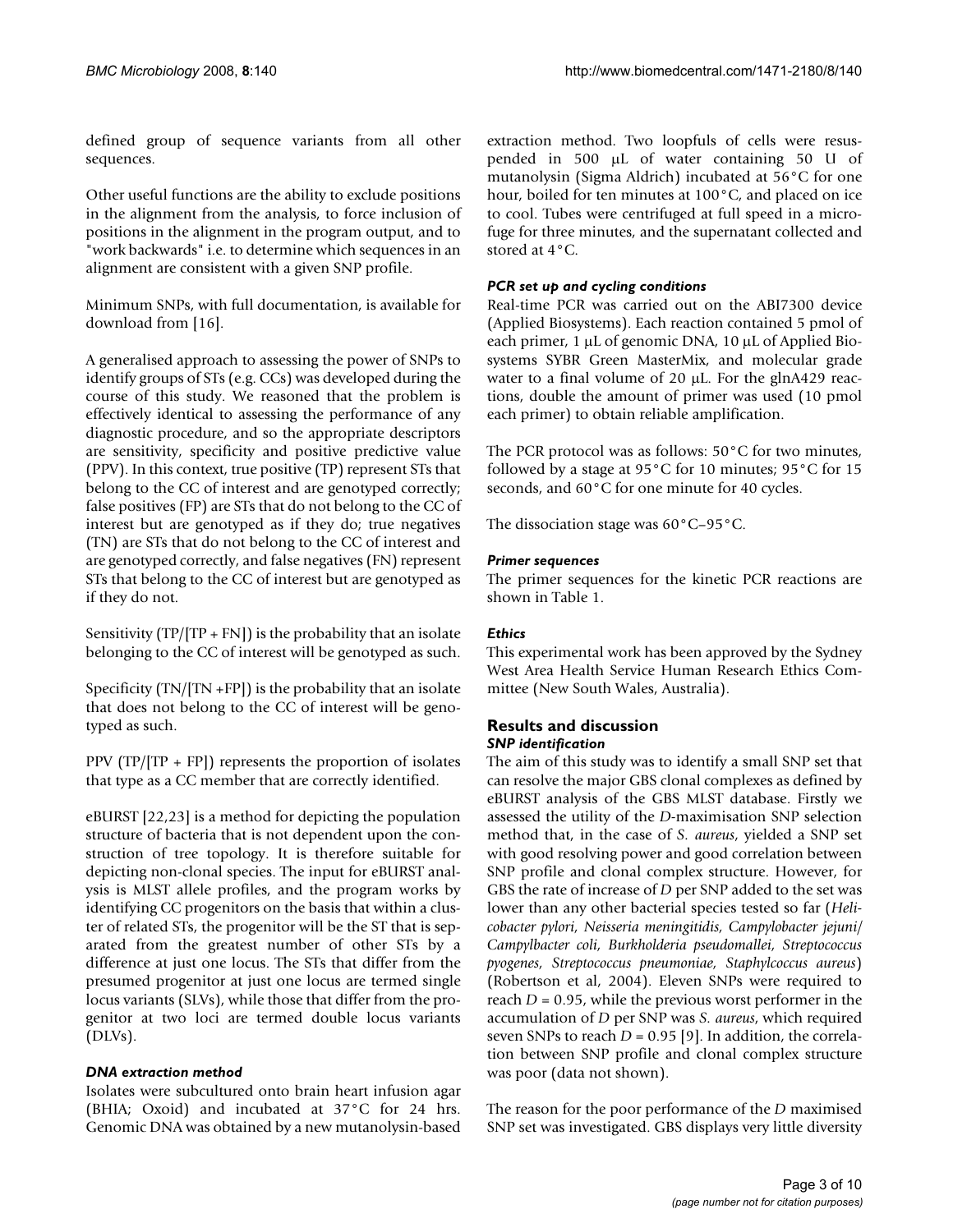| <b>SNP</b> | <b>Primer Name</b> | Primer Sequence (5' – 3')               |
|------------|--------------------|-----------------------------------------|
| glnA36     | gln $A36-C$        | ATATCCTGATTTAGATACTTGGATTCTC            |
|            | $g$ InA36-T        | ATATCCTGATTTAGATACTTGGATTCTT            |
|            | glnA36-Rev         | <b>TCTCCTTCTGCTGTATAGATATCACA</b>       |
| glnA429    | glnA429-G          | TTGTTTTAACAACCAATTTAAATAATTGAATC        |
|            | glnA429-A          | <b>TTGTTTTAACAACCAATTTAAATAATTGAATT</b> |
|            | glnA429-For        | AAGTAGCAGTTGGACAGGATGAAA                |
| glcK180    | glcK180-A          | <b>GGCTGATACTCAAGAAGTAGGTTAA</b>        |
|            | glcK180-G          | <b>GGCTGATACTCAAGAAGTAGGTTAG</b>        |
|            | glcK180-Rev        | ACCAAGTGCTGCAACATTAGC                   |
| adhP111    | adhP111-G          | <b>TTGCATGGTTCTTTGAATGG</b>             |
|            | adhP111-A          | <b>TTGCATGGTTCTTTGAATGA</b>             |
|            | $adhPIII-T$        | <b>TTGCATGGTTCTTTGAATGT</b>             |
|            | adhPIII-Rev        | <b>CAAAGCGTCTCACGTCCTGT</b>             |
| atr35 l    | $atr351-A$         | GTTGTTGTTGTCCTCCAGATAAGCTA              |
|            | $atr351-T$         | GTTGTTGTTGTCCTCCAGATAAGCTT              |
|            | atr351-Rev         | GGACTCAAAGAGAAGGCTAATGCT                |

#### **Table 1: Sequences of primers used in kinetic PCR reactions.**

The allele specific primers are named in accordance with their specificities, while the common primers are names in accordance with their orientation with respect to the coding DNA sequences.

<sup>1</sup>The glnA429 allele specific primers are in the reverse direction, hence the inconsistency between the alleles and the 3' terminal nucleotides.

among MLST allele sequences; Jones et al (2003) reported that sequence variation ranges from 1.2% to 2.5% at different MLST loci. Moreover, examination of the MLST database reveals that approximately 45% of eBURSTdefined single locus variants are generated through the acquisition of a pre-existing allele, rather than by the generation of a new allele through presumed mutation (data not shown). This indicates that the species' horizontal gene transfer rate is at least comparable to point mutation. Minimum SNPs-based derivation of *D*-maximised SNP sets from non-clonal microbial species usually provides an almost exponential increase in *D* as SNPs are added to the SNP set [9]. This is because of the low linkage between SNPs; in an entirely clonal species each SNP can only define one type so the resolving power increases arithmetically as SNPs are added to the set. In practice, the limiting factor in non-clonal species is that the existence of a SNP that provides a truly exponential increase in resolving power becomes less likely as the size of the SNP set increases. This is because, even when there is frequent horizontal gene transfer, the probability that a single SNP will by chance divide each of a number of different subsets of known sequences into equal halves is much less than the probability that a single SNP will divide all known sequences into equal halves. It therefore follows that the smaller the pool of SNPs to select from, the earlier and greater the deviation from an exponential increase in resolving power, as SNPs are added to the *D-*maximised set. Thus our current understanding of *D-*maximised SNP sets derived from GBS MLST data is that significant horizontal gene transfer disrupts that relationship between SNP profile and population structure, and a paucity of SNPs to choose from means that the resolving power of *D*maximised SNP sets is poor with respect to comparably sized SNP sets derived from the MLST databases of other non-clonal bacterial species.

Accordingly it was concluded that *D* maximisation is not the optimum approach for identifying a useful SNP set for GBS, and that a new approach was needed. It was also concluded that while sets of 7–8 SNPs provide a very good compromise between number of SNPs and resolving power for other bacterial species [9], the lack of SNPs defined by the GBS MLST database and the results of the *D-*maximisation experiments suggest that the optimum size of a generally applicable GBS-genotyping SNP set will be smaller than 7–8, irrespective of the SNP identification method used.

The alternative strategy that was developed involved the use of the Minimum SNPs Not-N algorithm [15] to find SNPs diagnostic for the major CCs, and then a process of empirical SNP set editing and testing, facilitated by the Minimum SNPs "include and exclude" functions, and "working backwards" (from SNP profile to STs) mode. This process was directed towards finding different SNP sets that are diagnostic for different CCs, but that also happen to include at least some of the same SNPs. The outcome was a set of four SNPs that are informative across the GBS species and define genotypes strongly correlated with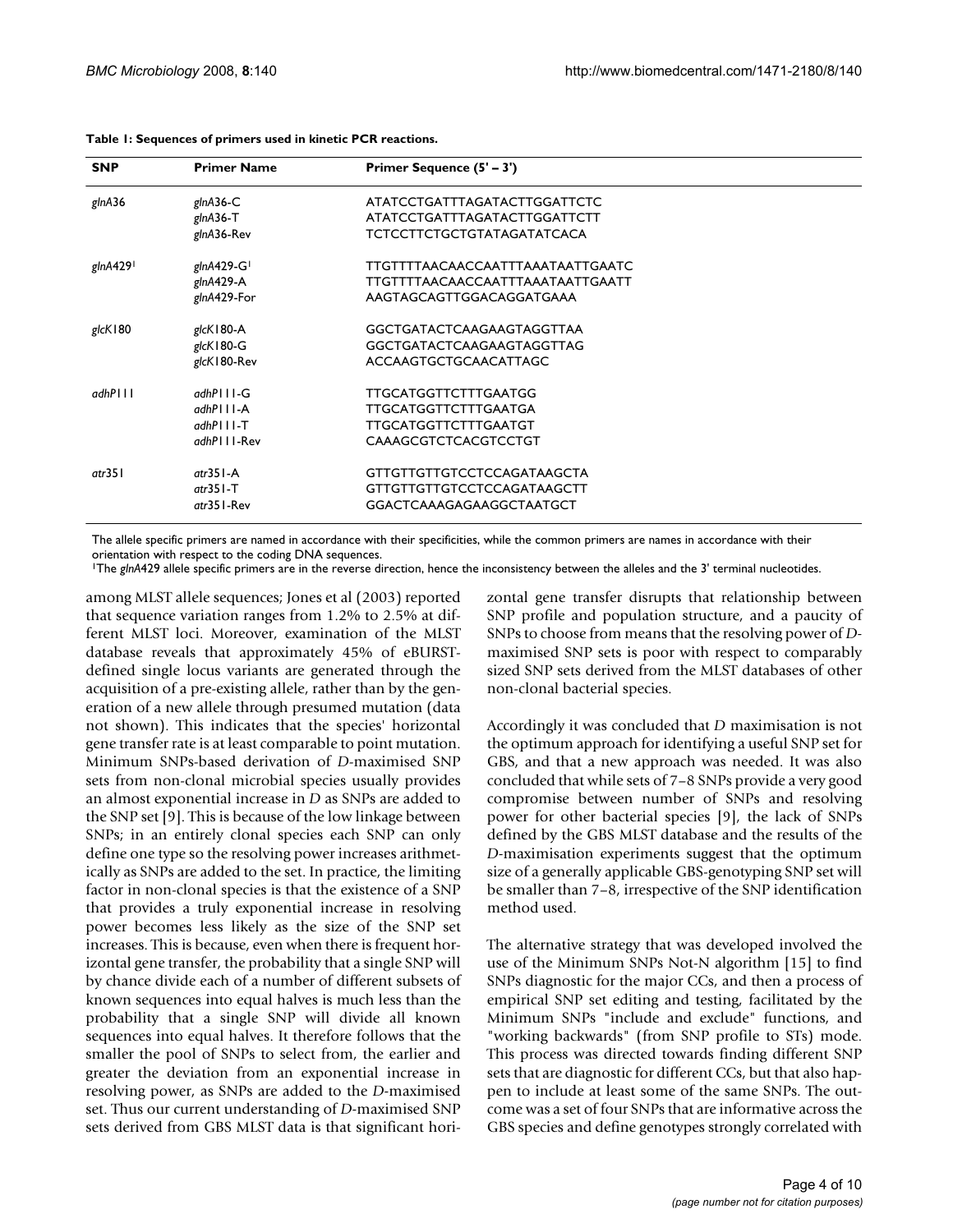the population structure as defined by eBURST analysis. These SNPs are *glnA*36, *glnA*429, *glcK*180, and *adhP*111. The positions of these in the concatenated MLST database are 1536, 1929, 2697 and 111 respectively.

A complete description of the relationship between the SNP profiles and the GBS MLST-defined population structure was determined, using the MLST database as downloaded on April 4, 2007. This was accomplished using the "working backwards" mode of Minimum SNPs. An overview of the results is shown in Table 2 and Fig 1. For full details, [see additional file 2 and additional file 3]. eBURST analysis divides GBS into three large groups and a number of singletons. Many of the singletons are DLVs of the founders of major groups so their status as "true" singletons that are clearly diverged from other groups within the species is dubious. The largest eBURST defined group is an extensively interlinked network that encompasses several different examples of clonal expansion and diversification, the largest of which are derived from ST-1, ST-19, and ST-10. The other major eBURST groups are less complex in structure and are derived from ST-17 and ST-23 respectively. Two ST-17 derivatives, ST-67 and ST-22, have themselves given rise to clonal expansion and diversification. Because of the differing degrees of complexity of eBURST groups, defining what constitutes a CC is not straightforward. In this paper, we define a CC as incorporating a successful ST and its SLVs, unless stated otherwise.

#### *An additional SNP that improves sensitivity for CC17*

The correspondence between the generally applicable SNP profiles, and the GBS population structure as revealed by eBURST analysis is good, but imperfect. A significant contributor to this is the inability of eBURST analysis to generate a reliable population structure from a high frequency recombination species. This is a limitation determined by differences in evolutionary history between different parts of the genome, rather than of the eBURST algorithm itself. This phenomenon is particularly evident with the large highly interlinked eBURST group that contains CC1, CC19 and CC10, and a number of smaller/derived CCs. eBURST analysis cannot reliably

define precise evolutionary pathways with this population structure because there are so many essentially equivalent topologies. A consequence of this is that any given topology will inevitably result in very closely related STs sometimes being separated by many steps in the eBURST diagram. Therefore, assigning isolates to particular clones, with a high level of confidence, is not possible within such a highly interlinked population.

Nevertheless, if CC membership is clinically relevant, false negatives may be a serious problem. Accordingly we developed a strategy to minimise false negatives for defined groups of STs. During the course of this study we observed that if the "defined variant" algorithm in Minimum SNPs is used to identify SNPs diagnostic for a specific CC founder, the first one or two SNPs in the series will differentiate the CC from the rest of the population, and the later SNPs in the series will distinguish the CC founder from its double and single locus variants. This approach alone produces similar false positive and negative rates to those produced with the four generally applicable SNPs described above and so is therefore less efficient, because different SNP sets are required for each CC. However, given that a generally applicable SNP set has been already been developed using other means, we postulated that for any given CC, the false negatives would be different for a "CC founder specific SNP", and the four generally applicable SNPs. Therefore, a strategy in which a single CC-specific SNP was interrogated in isolates that are negative for that CC on the basis of the generally applicable SNPs would ensure that no single locus variants were missed. We have termed such a SNP a "safety net SNP". It was also postulated that the safety net SNP would be effective in reducing false positives from the generally applicable SNP set. As with the "false negative" problem, we hypothesised that the false positives from the safety net SNP, and the generally applicable SNPs would not overlap.

This strategy was tested using CC17 as a model system, because this CC is generally regarded as causing a high

| Table 2: Overview of the relationship between SNP profiles and GBS population structure |  |  |
|-----------------------------------------------------------------------------------------|--|--|
|                                                                                         |  |  |

| SNP profiles (in order: glnA36, glnA429, glcK180, adhP111) | Clonal complex                                              |
|------------------------------------------------------------|-------------------------------------------------------------|
| <b>CTAG</b>                                                | <b>CCI</b>                                                  |
| <b>CTAA</b>                                                | CC <sub>10</sub>                                            |
| CCGG                                                       | CC <sub>17</sub>                                            |
| <b>CCAG</b>                                                | CC <sub>19</sub>                                            |
| TCGG                                                       | CC23 (also includes CC22)                                   |
| <b>CTGG</b>                                                | CC67                                                        |
| <b>CCAA</b>                                                | Four CCI members and four singletons (no CC founders)       |
| <b>TCAG</b>                                                | Seven STs, scattered throughout population (no CC founders) |
| <b>TCAA</b>                                                | ST227, ST159                                                |
| <b>CCGT</b>                                                | ST137                                                       |
|                                                            |                                                             |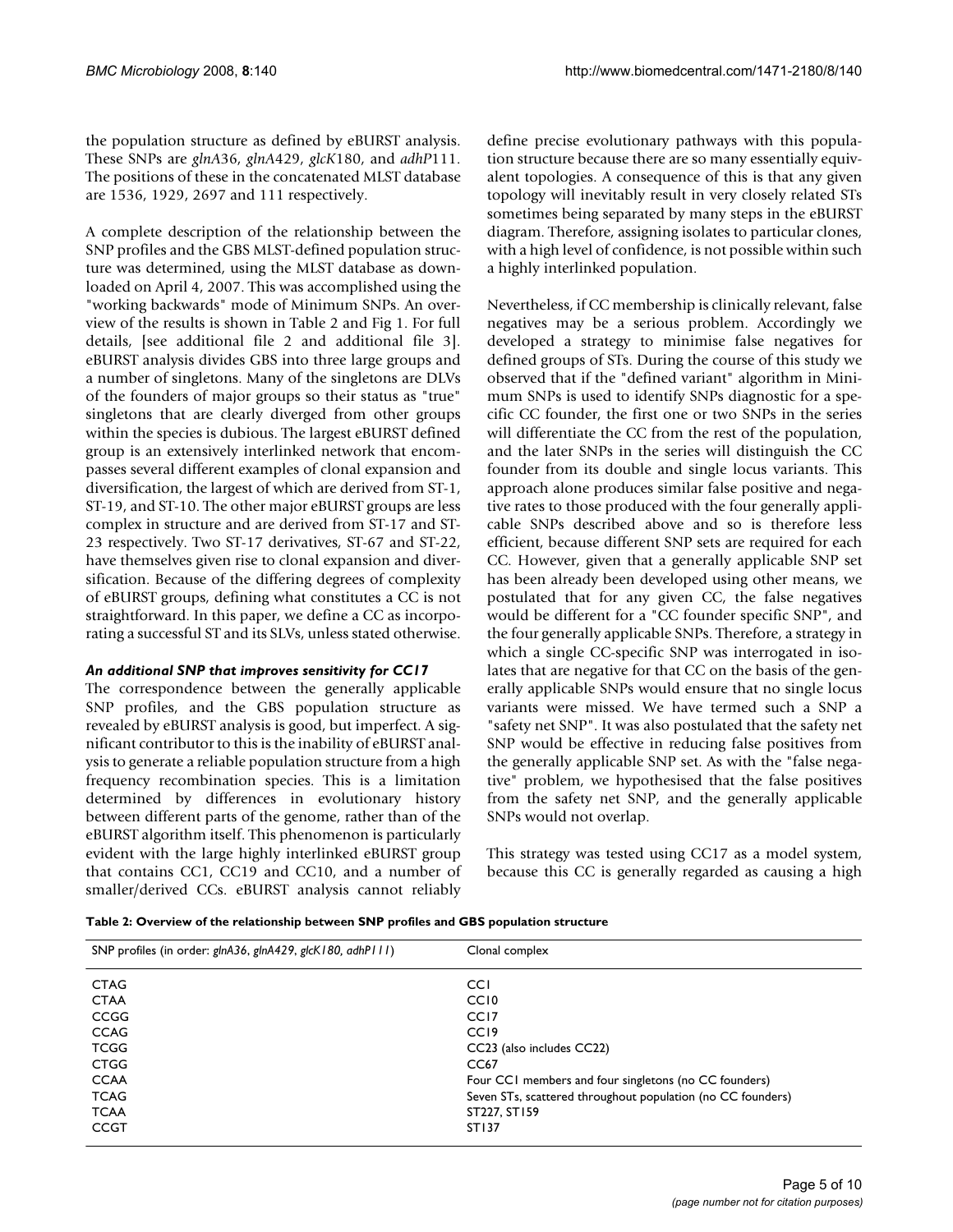

#### Figure 1

**Overview of relationship between eBURST defined GBS population structure and generally applicable SNP profiles.** The group definition was set to zero, so as to provide a population snapshot. The depicted relationship between STs and SNP profiles is approximate. For definitive information, see [additional files 2, 3, 4.].

proportion of paediatric infections, and is potentially a valuable diagnostic target.

If CC17 is defined as consisting of ST-17 plus its single locus variants, the generally applicable SNPs provide very good sensitivity and specificity (Table 3). The ST-17 single locus variants that are missed by the generally applicable SNP set are ST-128 (CC23 profile), ST-137 (unique profile), ST-146 (ST-67 profile) and ST-174 (ST-23 profile) i.e. these are false negatives. (In contrast, 46 ST-17 single locus variant i.e. true positives give the CC17 profile when

**Table 3: Informative powers of SNP sets.**

interrogated at the generally applicable SNPs, [see additional file 3 and additional file 4]. It is arguable that only ST-128 and ST-174 are problematic, because ST-137 has a unique profile on the basis of the generally applicable SNPs profile.

Minimum SNPs "Defined variant" analysis for ST-17 revealed that the single most discriminatory SNP (i.e SNP1 in the program's output) is *atr351* (position 1350 in the concatenated database), with ST-17 possessing the "A" allele. This allele eliminates the four false negatives, so we term *atr351* the "safety-net" SNP. Eighty-five (27.1%) of known GBS STs possess the A allele, so at first analysis, this SNP appears to generate a large number of false positives for CC17. However, the great majority of these STs are members of CC17, or the closely related CCs, CC67 and CC22. Remarkably, only five STs that are "A" at the safety net SNP are not members of the eBURST group that contains CC17, CC67 and CC22.

An unanticipated benefit of interrogating the safety net SNP is that it is very effective at resolving CC22 and CC23, which are not resolved by the generally applicable SNPs. The only CC22 members which do not type as CC17 on the basis of the safety net SNP are ST-168 and ST-169 (which, similarly to other ST22 members, type as CC23 on the basis of the generally applicable SNPs.) In summary, the safety net SNP may be qualitatively regarded as being very effective at discriminating CC17, together with the closely related CC67 and CC22, from other CCs within the species.

Quantifying the performance of the safety net SNP is not straightforward, because it is designed to provide an alternative or back-up to the generally applicable SNP set, as

| Generally applicable SNP profile CCGG as a diagnostic for CC17.                                                                                 |                      |                      |              |  |  |  |
|-------------------------------------------------------------------------------------------------------------------------------------------------|----------------------|----------------------|--------------|--|--|--|
| Calculated against all STs                                                                                                                      | Sensitivity $= 0.91$ | Specificity = $0.98$ | $PPV = 0.90$ |  |  |  |
| Safety net SNP atr351 "A" allele of as a diagnostic for CC17 – calculated against subsets of STs defined by generally applicable<br><b>SNPs</b> |                      |                      |              |  |  |  |
| CC67 profile STs                                                                                                                                | Sensitivity $= 1$    | Specificity = $0.13$ | $PPV = 0.07$ |  |  |  |
| CC23 profile STs                                                                                                                                | Sensitivity $=$ 1    | Specificity = $0.79$ | $PPV = 0.14$ |  |  |  |
| CC17 profile STs                                                                                                                                | Sensitivity $=$ 1    | Specificity $= 1$    | $PPV = I$    |  |  |  |
| Safety net SNP "A" allele as a diagnostic for CC17                                                                                              |                      |                      |              |  |  |  |
| Calculated against all STs                                                                                                                      | Sensitivity = $0.92$ | $Specificity = 0.82$ | $PPV = 0.45$ |  |  |  |
| Safety net SNP "A" allele as a diagnostic for CC17, CC67, CC22 eBURST group                                                                     |                      |                      |              |  |  |  |
| Calculated against all STs                                                                                                                      | Sensitivity = $0.94$ | Specificity = $0.95$ | $PPV = 0.85$ |  |  |  |

1. The generally applicable SNP profile consists of alleles at *glnA*36, *glnA*429, *glcK*180, and *adhP*111; the safety net SNP is a*tr*351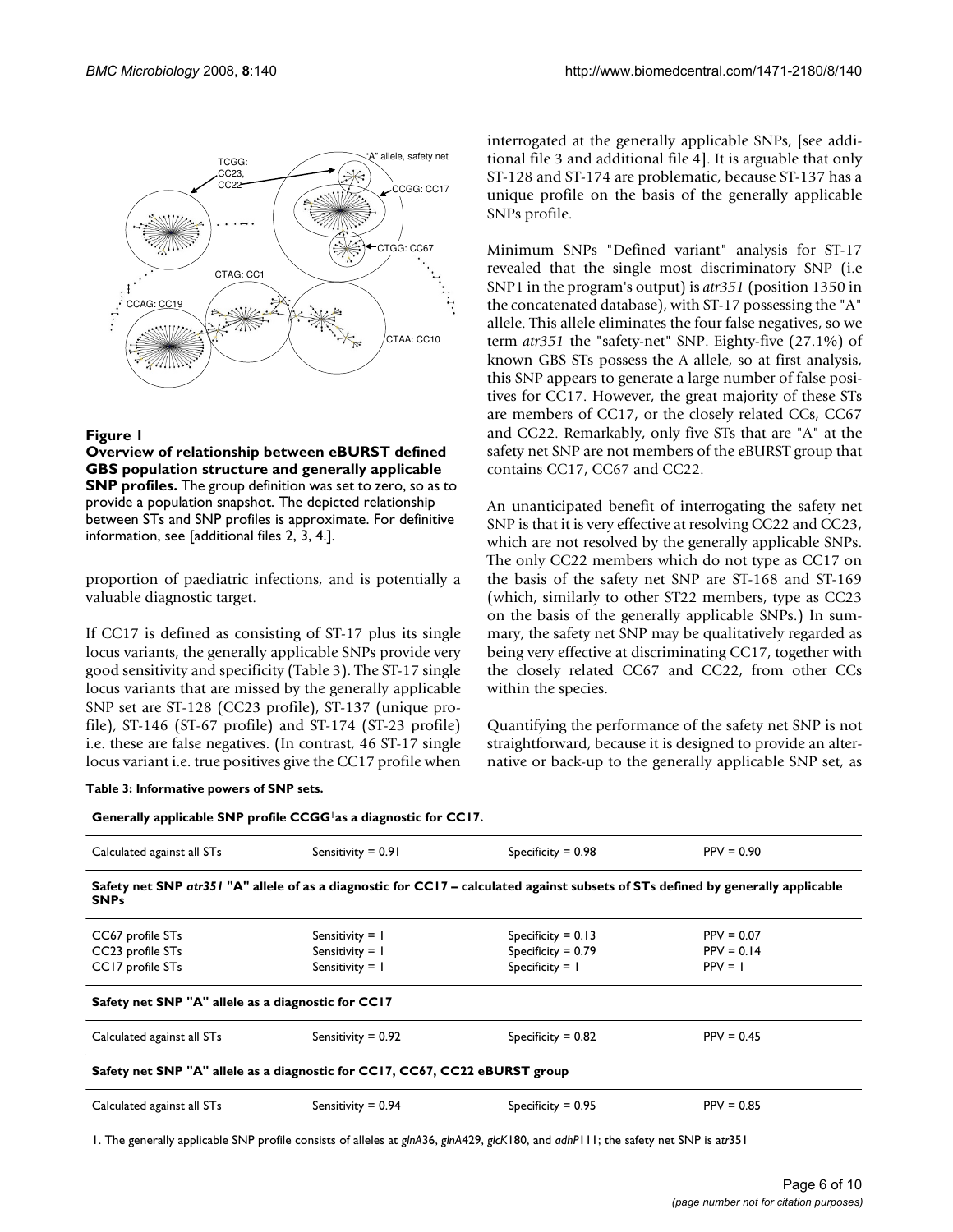opposed to simply adding another allele to the SNP profile of the diagnostic target. The most informative approach is to calculate its performance separately against groups of STs that return particular profiles when interrogated at the generally applicable SNPs. This is because the different generally applicable SNPs-defined groups of STs differ greatly with respect to the proportion that possess the CC17 "A" allele at the safety net SNP. A corollary of this is that the profile obtained from the generally applicable SNPs may potentially indicate whether it is worthwhile interrogating the safety-net SNP at all.

As stated above, the three CC17 false negatives as defined by the generally applicable SNPs return two different profiles – those associated with CC67, and CC23. The specificity of the safety-net SNP differs greatly as a function of which generally applicable SNP profile has been obtained (Table 2). In the case of the STs that return the CC67 profile, the specificity provided by the safety-net SNP for CC17 is low because essentially all CC67 members possess an "A" allele at the safety net SNP. In contrast, only a minority of the CC23 STs have an "A" allele at the safetynet SNP, so the specificity of the safety net SNP for CC17 with this group of STs is better. Accordingly, if this genotyping approach were being used to monitor GBS populations, and also to diagnose or detect CC17 members with maximal sensitivity, a possible work flow may be as follows:

1. Interrogate at the generally applicable SNPs

2. For any SNP profiles other than those matching CC67 or CC23, terminate the procedure and record the results.

3. When a profile matching either CC67 or CC23 is obtained, Either:

A. Interrogate the isolate at the safety-net SNP, and classify as CC17 if it possesses the "A" allele, or

B. Simply regard any CC67 profile isolates as CC17, on the basis that the profile is not common, the specificity of the safety-net SNP is low, and CC67 is closely related to CC17; interrogate CC23 profile isolates at the safety-net SNP and regard any that possess the "A" allele as CC17 members.

The utility of the safety net SNP for eliminating ST-17 false positives as defined by the generally applicable SNPs was also tested. The five non-CC17 STs that return the ST-17 generally applicable SNP profile are ST-81 (CC19), ST-86 (CC-19), ST-226 (not part of a major CC), ST-271 (CC67) and ST305 (ST23). None of these possess an A allele at the safety net SNP apart from ST-271 which, is arguably part of CC-17 anyway. Therefore, the safety net SNP is very effective eliminating CC17 false positives.

The power of the safety net SNP on its own to serve as a CC17 diagnostic is also of interest. As stated above, the general property of this SNP is that it discriminates the closely related CCs CC17, CC22 and CC67 from the rest of the species. eBURST analysis puts these CCs into a single group. The specificity, sensitivity and PPV provided by this SNP in diagnosing either ST17 plus single locus variants (narrow definition of CC17), or the CC17–CC22– CC67 eBURST group (wide definition of CC17) were calculated. As expected, this SNP provides high sensitivity against both targets, and high specificity and PPV against the CC-17–CC22–CC67 eBURST group (Table 2).

Therefore, it was concluded that a five SNP set consisting of positions *glnA*36, *glnA*429, *glcK*180, and *adhP*111 as generally applicable SNPs, and a*tr*351 as a CC17 safety net SNP, would provide general discriminatory power right across the GBS species, and provide a particularly high level of sensitivity for CC17. In addition, interrogation of *atr351* on its own shows potential as a diagnostic for the CC17–CC22–CC67 eBURST group. A number of SNPbased approaches to bacterial genotyping have been reported by other groups, [27-29], but the approach taken in this study to identifying a SNP set and quantifying its performance is to our knowledge unique.

## *SNP interrogation*

Kinetic PCR methods for interrogating the SNPs were developed using known sequences. Isolates 1, 5, 9, 29, 30, 34 and 79 were subjected to full MLST analysis, and these were used both in method development and also as controls in when genotyping unknown isolates [see additional file 1]. In addition, sequencing of the *adhP* locus from isolate 2 revealed that it is MLST allele 4, which provides the *adhP*111 SNP allele "A" at this position. This provided known sequences representing all SNP alleles, with the exception of the "T" allele of *adhP*111. This is very rare, and to date has been found only in ST-137.

Initial experiments on known sequences revealed that the kinetic PCR SNP interrogation is robust, with the  $\Delta C_T$  values clearly discriminating the alleles. (Table 4).

One hundred and sixteen isolates were subjected to SNP typing. The results are summarised in Table 5. For complete results [see additional file 1]. On the basis of the four generally applicable SNPs, 22 were allocated to the CC1 profile, 16 to CC10, six to CC17, 50 to CC19, 21 to CC23 and one (isolate 91) to a new profile, CAGT. The DNA yielding this new profile was subjected to complete MLST analysis, and the presence of multiple double peaks in the sequencing traces indicated that the DNA was obtained from a mixed culture, and that in consequence this new profile was an experimental artefact. This was not followed up further. Isolates belonging to CC17 have previously been shown to essentially always be msst MSIII, and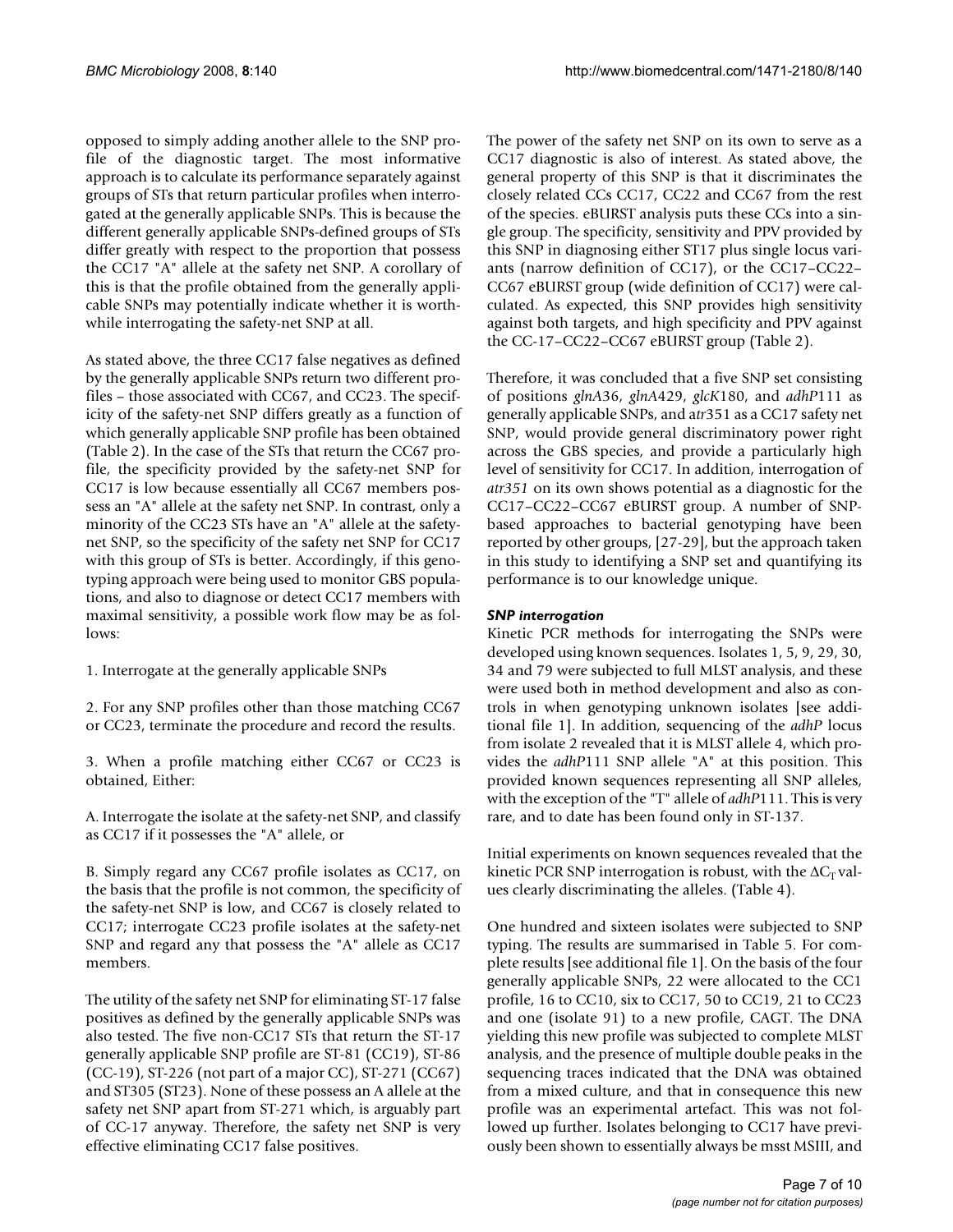| <b>SNP</b>          | $\Delta C_{\rm T}$ ± SD (allele 1) | $\Delta C_{\rm T}$ ± SD (allele 2) | $\Delta\Delta C_{\text{T}}$ |
|---------------------|------------------------------------|------------------------------------|-----------------------------|
| glnA36              | 7.6 $\pm$ 1.0 (C)                  | $7.5 \pm 1.2$ (T)                  | 15.1                        |
| glnA429             | $10.9 \pm 3.0$ (C)                 | $3.9 \pm 2.5$ (T)                  | 14.8                        |
| glcK180             | $8.5 \pm 2.4$ (A)                  | $11.1 \pm 1.7$ (G)                 | 19.6                        |
| adhPIII             | $14.9 \pm 1.6$ (G)                 | $9.5 \pm 2.0$ (A)                  | 24.4                        |
| Atr351 (safety net) | $2.1 \pm 0.6$ (T)                  | $6.6 \pm 0.5$ (A)                  | 8.7                         |

#### **Table 4: Differential amplification kinetics for the SNP alleles.**

The  $\Delta C_T$  is the  $C_T$  for the reaction containing the mis-matched primer – the  $C_T$  for the reaction containing the matched primer. SD is the standard deviation. The  $\Delta\Delta C_{T}$  is the difference between the two  $\Delta C_{T}$  values and represents the SNP signal.

to possess the pgp "R" profile and mge IS*861*-GBSi1 profile [5,8]. All but one of the isolates returning the CC17 generally applicable SNP had these characteristics, thus providing strong supporting evidence that the SNPs are indeed identifying CC17 (Table 5) Another very abundant msst MSIII clone in Australia belongs to CC19, and possesses the pgp "R" profile and the mge profile IS*1381*- IS*861*-GBSi1. Of the 116 isolates, 38 possessed these characteristics and the CC19 SNP profile. Therefore, the SNPs are effective discriminating between these major msst MSIII groups.

| Table 5: Relationship between CCs identified by SNP typing, and genotype |  |  |
|--------------------------------------------------------------------------|--|--|
|--------------------------------------------------------------------------|--|--|

| <b>CLONAL COMPLEX SNP PROFILE</b> |             | <b>MOLECULAR</b><br><b>SEROTYPE (MS)<sup>1</sup></b> | <b>PROTEIN GENE</b><br><b>PROFILE (PGP)</b> | <b>MOBILE GENETIC</b><br><b>ELEMENTS (MGE)<sup>1</sup></b> | $N = 116 (SSI)2$         |
|-----------------------------------|-------------|------------------------------------------------------|---------------------------------------------|------------------------------------------------------------|--------------------------|
| $CC I (n = 22)$                   | <b>CTAG</b> | ٧                                                    | Alp3                                        | IS1381                                                     | 10(3)                    |
|                                   |             | ٧                                                    | Alp3                                        | None                                                       |                          |
|                                   |             | ٧                                                    |                                             | <b>GBSil</b>                                               |                          |
|                                   |             | la                                                   | Alpl                                        | <b>GBSil</b>                                               |                          |
|                                   |             | la                                                   | Alpl                                        | IS861-GBSi1                                                |                          |
|                                   |             | la                                                   | Alpl                                        | None                                                       |                          |
|                                   |             | Ш                                                    | Alpl                                        | IS / 38 / - ISsAg4-GBSi I                                  | $\mathsf{I}(\mathsf{I})$ |
|                                   |             | Ш                                                    | Alpl                                        | IS1381-ISsAg4                                              |                          |
|                                   |             | Ш                                                    | Alp3                                        | IS1381-GBSi1                                               |                          |
|                                   |             | VII                                                  | Alp3                                        | <b>ISI381</b>                                              | 2                        |
|                                   |             | VII                                                  | A                                           | IS1381                                                     |                          |
| $CC 10 (n = 16)$                  | <b>CTAA</b> | Ib                                                   | A                                           | IS1381-IS861                                               | 3                        |
|                                   |             | Ш                                                    | A                                           | IS1381-IS861-IS1548                                        |                          |
|                                   |             | Ш                                                    | A                                           | IS / 38 / - IS86 I - ISsAg4                                |                          |
|                                   |             | ٧                                                    | A                                           | IS1381-IS861                                               |                          |
| $CC$ 17 (n = 7)                   | CCGG        | Ш                                                    | R.                                          | IS861-GBSi1                                                | $6(1)^3$                 |
|                                   |             | la                                                   | Alpl                                        | ISI38I                                                     | 4                        |
| CC $19 (n = 50)$                  | <b>CCAG</b> | III                                                  | R                                           | IS/38/-IS86/-GBSil                                         | 38 $(4)^5$               |
|                                   |             | Ш                                                    | R                                           | IS1381-IS861-IS1548                                        | 8                        |
|                                   |             | ٧                                                    |                                             | <b>GBSil</b>                                               |                          |
|                                   |             | ٧                                                    | Alp3                                        | IS861-GBSi1                                                | $\mathsf{I}(\mathsf{I})$ |
|                                   |             | v                                                    | Alp3                                        | GBSil                                                      |                          |
| $CC 23 (n = 21)$                  | <b>TCGG</b> | la                                                   | Alpl                                        | ISI38I                                                     | 16(2)                    |
|                                   |             | la                                                   | Alpl                                        | IS1381-IS861                                               |                          |
|                                   |             | la                                                   | Alp <sub>2</sub>                            |                                                            |                          |
|                                   |             | ٧                                                    | Alpl                                        | IS1381-IS861                                               |                          |
|                                   |             | Ш                                                    | Alp <sub>2</sub>                            |                                                            |                          |
| New profile <sup>6</sup>          | <b>TCAG</b> | Ш                                                    | R                                           | IS1381-IS861-IS1548                                        |                          |

1For description of methods of identification of molecular serotype (MS), protein gene profiles (pgp) and mobile genetic elements (mge) see [5]. 2SSI – sterile site isolates. Figures in brackets indicate the small subset of isolates from blood or CSF cultures from patients of varying ages. All others were from routine antenatal vaginal swabs or their sites of isolates were unknown (5 isolates). No attempt was made to identify differences between invasive and colonising isolates among those studied.

3The profile MS III-pgp R-mge IS*861*-GBSi1 is typical of the virulent serotype III subtype, which we have found previously to be associated with late onset neonatal sepsis) [6].

<sup>4</sup>This isolate was shown to not be CC17 by interrogation of the safety net SNP.

5The profile MSIII-pgp R-mge IS*1381*-IS*861*-GBSi1 is typical of the most common serotype III subtype, which is commonly found among vaginal isolates and is also a common cause of neonatal sepsis.

<sup>6</sup>This profile was derived from a mixed DNA sample and is likely an artefact.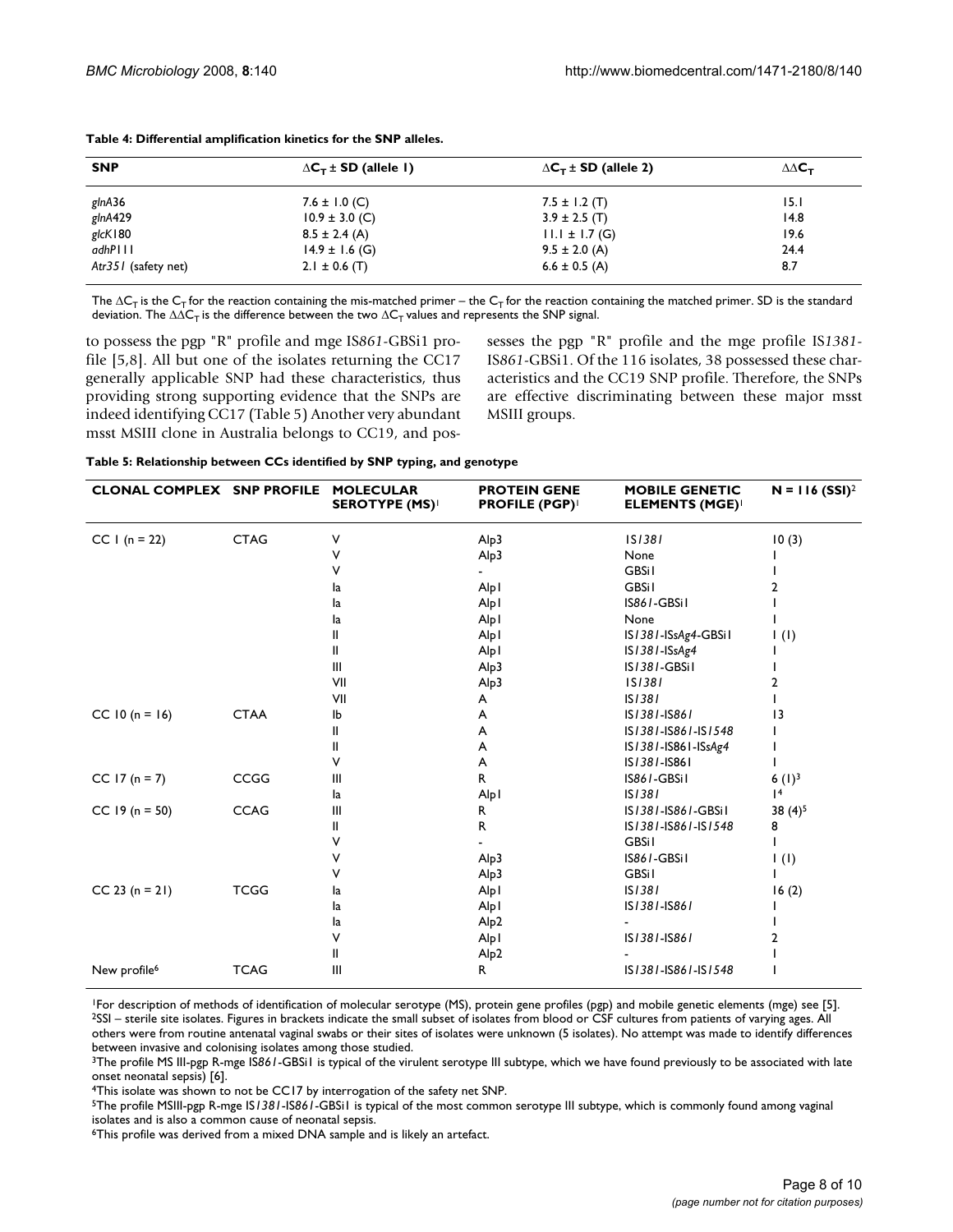Interrogation of the safety net SNP revealed that the generally applicable SNPs generated one false positive and no false negatives for CC17. As expected, the false positive (isolate 6 [see additional file 1]), was the one isolate that returned the CC17 generally applicable SNP profile, and is not msst MSIII. The lack of CC17 false negatives for the isolates that typed as CC1, CC10 or CC19 at the generally applicable SNPs was expected, because according to the MLST database, these generally applicable SNP profiles never co-exist with "A" at the safety net SNP. The only non-CC17 generally applicable SNP profiles that co-exist with "A" at the safety net SNP are the CC67 profile (which none of the isolates in this study possess) and the CC23 profile. The MLST database defines a significant number of CC23 generally applicable SNP profile STs that are "A" at the safety net SNP, and almost all of these are in CC22, which is very closely related to CC17. The fact that none of the isolates tested in this study are CC23 on the basis of the generally applicable SNPs and "A" at the safety-net SNP indicates that none of them are CC22.

This study is similar in it its objectives to that described by Lamy et al [24]. However, their method provided no information beyond whether or not an isolate is part of the virulent CC17 taxon, and it is unclear whether their method is specific for the whole CC17, or only for the ST-17 clone. It is significant that a putative virulence factor associated with ST-17, Srr-2, has also been found in an ST-17 SLV [25]. It is also similar in its objectives to that described by Tong et al [7], although this relies on molecular serotyping to identifying MSIII isolates, and then makes use of a SNP to discriminate MSIII CC17 isolates from MSIII CC19 isolates. Our method is entirely based on SNPs, and provides typing information across the entire species. Similar studies in other species that define SNPs diagnostic for biologically valid sub-groups of bacterial species include [26-29]. Interrogation of the SNPs we have described could easily be combined with interrogation of rapidly evolving loci so as to yield a hierarchical genotyping method similar to that described for *Bacillus anthracis* [30] or *Campylobacter jejuni* [31].

## **Conclusion**

We have developed a GBS CC genotyping method based upon four MLST database-derived SNPs that resolve the major eBURST-defined clonal complexes. An additional SNP increases the sensitivity and specificity of GBS CC17 diagnosis. A real-time PCR based assay for interrogating these SNPs has been developed. This method represents an efficient means of classifying GBS into groups that are concordant with the population structure. These SNPs could be used on their own, or combined with other rapidly evolving markers so as to yield highly informative genotyping methods.

## **Competing interests**

Authors PMG and DF are inventors on a patent application describing algorithms and software for the derivation of resolution optimised SNP sets from DNA sequence alignments, and their application to the development of bacterial genotyping methods. This is currently held by Queensland University of Technology (QUT) which is a current employer of FH and a previous employer of PMG. QUT, and authors PMG and FH would potentially benefit from any commercial arrangement regarding this patent application.

## **Authors' contributions**

EH optimised and validated the SNP interrogation procedures and carried out the majority of the SNP-based genotyping and associated data analysis. TF identified the generally applicable SNP set and developed the prototype SNP interrogation assays. AJS developed the safety net SNP interrogation assay and carried out a significant proportion of the genotyping and associated data analysis. DK, FK and GLG participated in the study design, selected and assembled the isolates and participated in data analysis. FH participated in the study design and the optimisation of the SNP interrogation assays. PMG conceived of and coordinated the study, carried out the bioinformatics analyses apart from the initial SNP selection, and wrote the majority of the manuscript. All authors approved the final manuscript.

## **Additional material**

#### **Additional file 1**

*Complete isolate information.* Click here for file [\[http://www.biomedcentral.com/content/supplementary/1471-](http://www.biomedcentral.com/content/supplementary/1471-2180-8-140-S1.xls) 2180-8-140-S1.xls]

## **Additional file 2**

*GBS st all match profiles.* Click here for file [\[http://www.biomedcentral.com/content/supplementary/1471-](http://www.biomedcentral.com/content/supplementary/1471-2180-8-140-S2.doc) 2180-8-140-S2.doc]

## **Additional file 3**

*GBS SNPs Vs CCsrev.* Click here for file [\[http://www.biomedcentral.com/content/supplementary/1471-](http://www.biomedcentral.com/content/supplementary/1471-2180-8-140-S3.xls) 2180-8-140-S3.xls]

## **Additional file 4**

*STs that possess the "A" allele at the CC17 safety net SNP,* atr351*.* Click here for file [\[http://www.biomedcentral.com/content/supplementary/1471-](http://www.biomedcentral.com/content/supplementary/1471-2180-8-140-S4.doc) 2180-8-140-S4.doc]